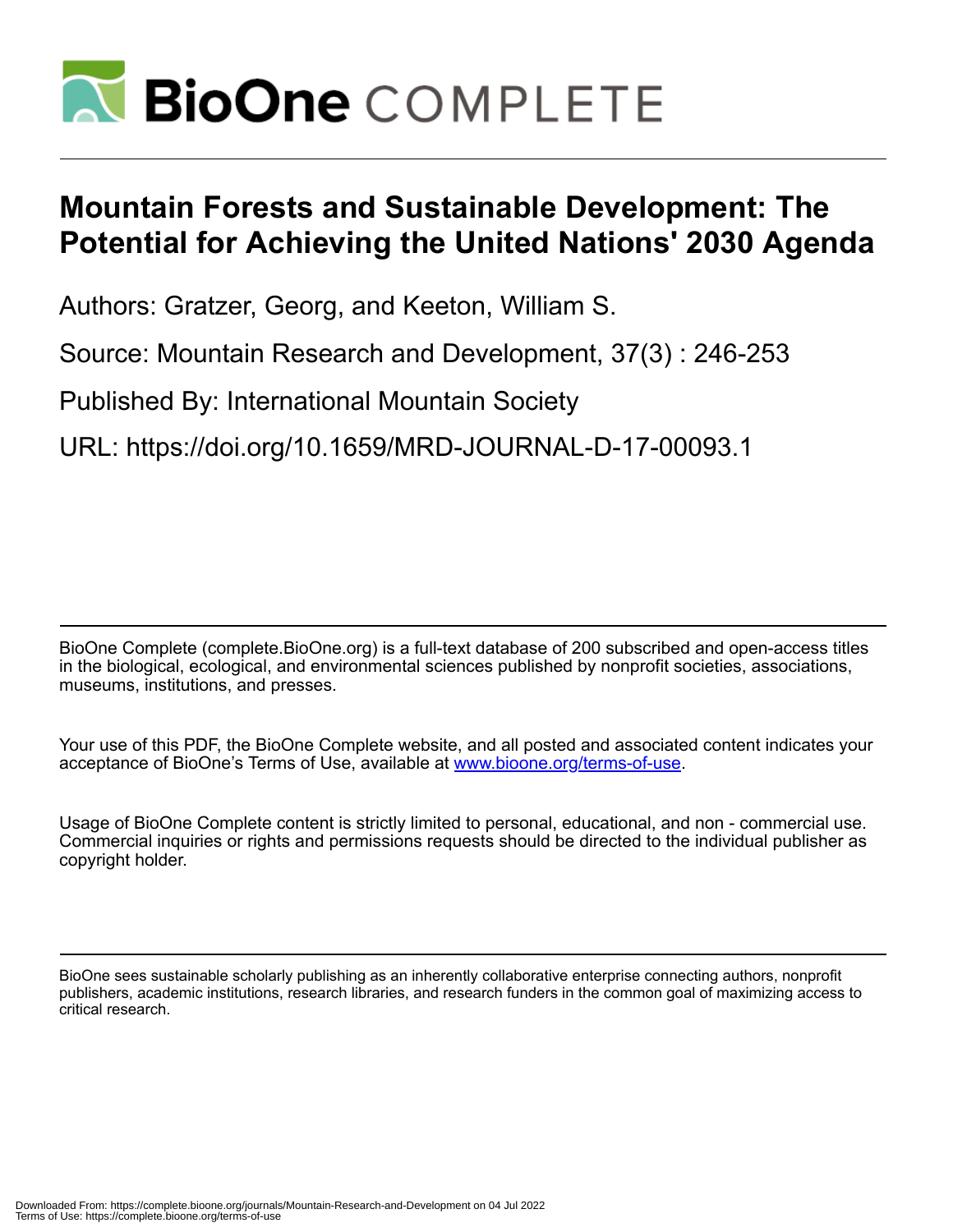#### Mountain Research and Development (MRD)

An international, peer-reviewed open access journal published by the International Mountain Society (IMS) www.mrd-journal.org

## Mountain Forests and Sustainable Development: The Potential for Achieving the United Nations' 2030 Agenda

## Georg Gratzer<sup>1</sup> and William S. Keeton<sup>2</sup>

\* Corresponding author: [georg.gratzer@boku.ac.at](mailto:georg.gratzer@boku.ac.at)

<sup>1</sup> Institute of Forest Ecology, Department of Forest and Soil Sciences, University of Natural Resources and Life Sciences, Vienna, Austria <sup>2</sup> Rubenstein School of Environment and Natural Resources, University of Vermont, Burlington, VT 05405, USA

© 2017 Gratzer and Keeton. This open access article is licensed under a Creative Commons Attribution 4.0 International License ([http://](http://creativecommons.org/licenses/by/4.0/) [creativecommons.org/licenses/by/4.0/\)](http://creativecommons.org/licenses/by/4.0/). Please credit the authors and the full source.

The world is facing numerous and severe environmental, social, and economic challenges. To address these, in September 2015 the General Assembly of the United Nations adopted the resolution Transforming our World: The 2030 Agenda for Sustainable Development. The United Nations' 17 sustainable development goals (SDGs) and their 169 targets are ambitious, broadly encompassing, and indivisible. They are intended to guide nations and communities toward attaining healthy and peaceful livelihoods free of poverty and hunger. Collectively the goals envision sound and safe environments, where global threats like climate change are successfully combated through both mitigation and adaptation. Agenda 2030 envisages sustainable production patterns with inclusive, effective economies and institutions. It is of specific relevance to mountain communities, where the population is predominantly rural and half of the rural inhabitants experience food insecurity and are often highly dependent on forest resources. Mountain forests also contribute to human welfare well beyond the local community: through functions such as climate and hydrological services provided at regional and global scales, and harvested commodities traded at multiple economic scales. In this introductory essay we argue that sustainable forest management in mountain areas disproportionately contributes

to achieving the SDGs. We discuss (1) the potential of mountain forests to help achieve SDGs in mountainous regions and beyond, (2) the potential of the SDGs to help solve severe socioeconomic and ecological problems in forested mountain areas, and (3) challenges and opportunities associated with implementing the SDGs. We base our argumentation also on the 8 papers presented in this Focus Issue of Mountain Research and Development. Together, they establish a clear connection between sustainable use and protection of mountain forests and vital ecosystem services upon which many regions depend. We discuss challenges of understanding interactions between goals and targets, and highlight the role of science in achieving the SDGs. Finally, we stress the urgent need for establishing a new narrative of socioeconomic transformation to ensure that Agenda 2030 is successful.

Keywords: Sustainable Development Goals; Agenda 2030; mountain forests; ecosystem services; climate change; adaptation; inequality; narratives.

Reviewed by the Editors: August 2017 Accepted: August 2017

## Introduction

The world faces severe environmental, social, and economic challenges of unprecedented complexity. Close to 800 million people live with hunger (von Grebmer et al 2016), and 1.2 billion live in extreme poverty (Suresh and Johnson 2015). More than half of the world's arable land is degraded, undermining livelihoods for at least 1.5 billion people (UN General Assembly 2011). Climate change affects human welfare ubiquitously, even threatening basic human survival in some areas, such as island nations inundated by sea level rise and populations displaced by unprecedented drought or shifting precipitation patterns. Inequality is expanding and reducing social coherence, leading to civil strife and contributing to governance crises in many regions, such as parts of sub-Saharan Africa. To address these complex challenges, the resolution Transforming our World: The 2030 Agenda for

Sustainable Development (UN General Assembly 2015) was adopted by the General Assembly of the United Nations in September 2015. This document, which lays out the Sustainable Development Goals (SDGs), is the direct successor of the Millennium Development Goals (MDGs) and builds on the Rio Declaration on Environment and Development (UN General Assembly 1992) as well as the Rio+20 UN Conference on Sustainable Development (UN General Assembly 2012).

Although considered highly successful, at least for higher-income countries (Olinto et al 2013; Rosenbaum 2016) and for important issues such as reducing young child mortality by more than half and maternal mortality by 45% (UN 2015), the MDGs were criticized by some scholars for their ''narrow conception of development'' (Fukuda-Parr 2016: 45). This was seen as a simplification of the many causes of poverty for the sake of clear goals, effective communication (Suresh and Johnson 2015), and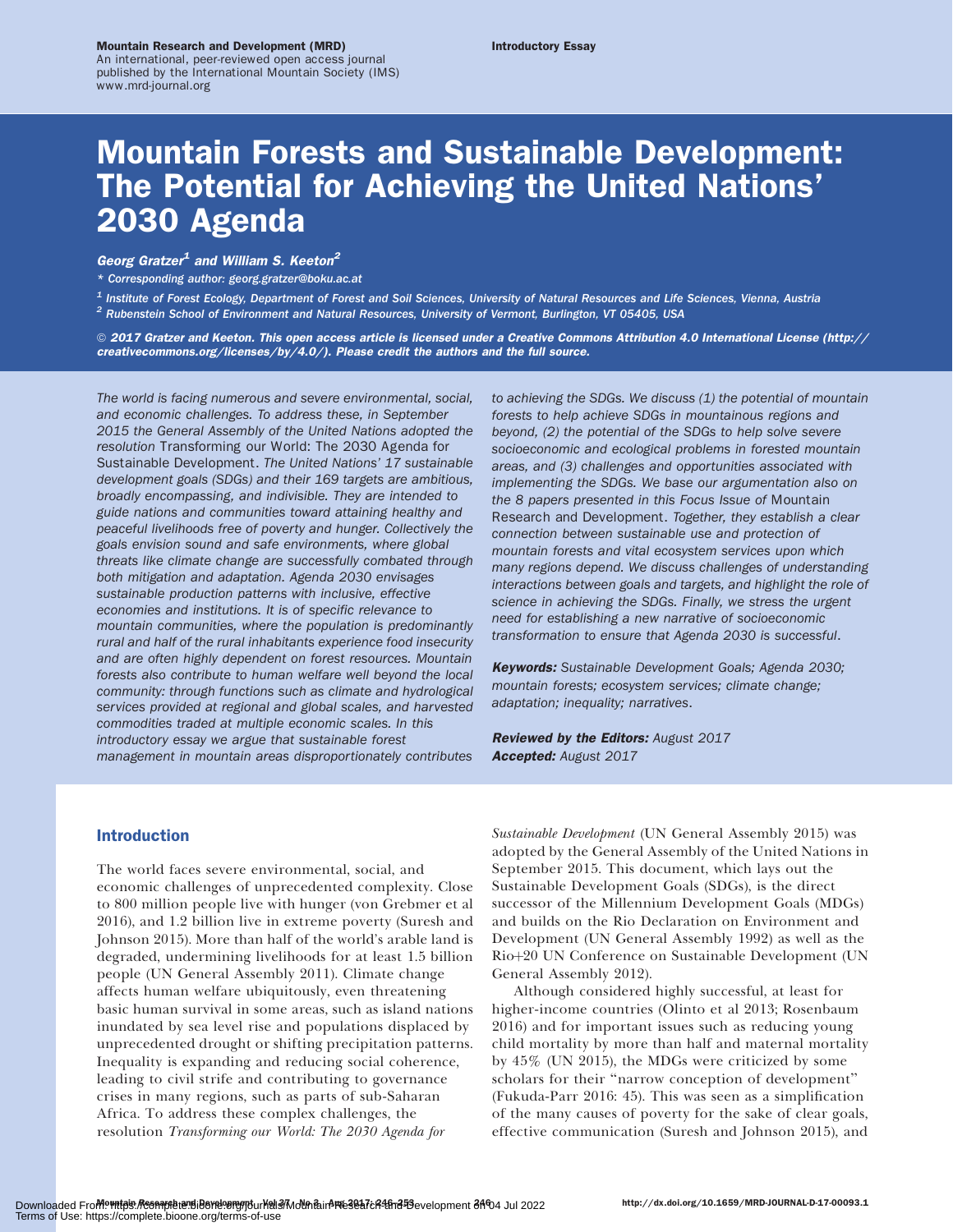outcome measurability. The multiple facets of sustainable development were reduced to only 8 goals, inevitably leading to the neglect of challenging dimensions like inequality and climate change. Also insufficiently incorporated were complex issues involving empowerment of people striving to overcome social and political structures causing persistent destitution (Fukuda-Parr et al 2014). Furthermore, the MDGs and their relatively simple indicators caused feedbacks on how development was framed as meeting basic human needs as the end goal, with technocratic measures as the means (Fukuda-Parr et al 2014).

Agenda 2030 is different: its 17 SDGs and their 169 targets are ambitious, broad, and as the UN puts it, "indivisible" (UN General Assembly 2015). It is intended to provide healthy and peaceful livelihoods free of poverty and hunger in sound and safe environments, where global threats like climate change are successfully combated through both mitigation and adaptation. It envisages sustainable production patterns and inclusive, effective economies and institutions.

Agenda 2030 is of specific relevance to mountain communities. In developing countries, poverty rates in mountains tend to be higher than those in lowland communities, with half of the population in mountainous rural areas experiencing food insecurity (Romeo et al 2015). Dependency on forest resources in mountain communities is high in both developing and developed countries. But ecosystem services provided by mountains in general and mountain forests in particular also contribute to the welfare of people beyond mountains. For example, they regulate the quality and quantity of up to 80% of drinking water originating from the mountains and are hotspots of biodiversity. Sustainable land management in forested mountain areas thus disproportionately contributes to achieving the SDGs. In this essay introducing the Focus Issue, we discuss (1) the potential of mountain forests to help achieve SDGs in mountainous regions and beyond, (2) the potential of the SDGs to help solve severe socioeconomic and ecological problems in forested mountain areas, and (3) challenges and opportunities associated with implementing the SDGs.

We argue that only a broad interpretation and systemic approach to sustainable development, as embodied in the SDGs, will allow humanity to tackle the challenges ahead. We base our argumentation also on the 8 papers presented in this issue. They collectively establish a clear connection between sustainable use and protection of mountain forests and vital ecosystem services on which many regions depend. The Focus Issue initially developed out of 2 sessions on mountain forests at the ''Mountains of Our Future Earth'' conference held in Perth, Scotland, on 4–8 October 2015. A subsequent call resulted in a wide and diverse array of submitted papers, of which 8 are published here, from 5 continents. The Focus Issue thus presents a partial status report on

mountain forest challenges and perspectives at the beginning of the Agenda 2030 era. All studies presented in this issue were designed, and almost all also carried out, before the inception of the SDGs in September 2015. Consequently, they provide a starting point, highlighting some of the important topics connected with the fulfillment of the SDGs in forested mountain regions.

## The potential of mountain forests to help achieve the SDGs

## Mountain forests as a basis for livelihoods

In the UN's Agenda 2030 (UN General Assembly 2015), the importance of mountain ecosystems is explicitly recognized in the category Life on Land (SDG 15), in which a specific target is ''to ensure the conservation of mountain ecosystems, including their biodiversity, in order to enhance their capacity to provide benefits that are essential for sustainable development'' (target 15.4). The need to conserve mountains is also emphasized in target 15.1, to ''ensure the conservation, restoration and sustainable use of terrestrial and inland freshwater ecosystems and their services, in particular forests, wetlands, mountains and drylands, in line with obligations under international agreements.'' The link between forests and mountains is not explicitly acknowledged, but forests are a key component of mountain ecosystems in many areas around the world. Almost 15% of mountainous land area is covered by forests, and mountain forests comprise 28% of the world's forests (Price 2005).

While all 8 papers in this issue address targets 15.1 and 15.4 directly, they also identify a broader range of interrelationships between mountain forests and multiple SDGs, often in unexpected or poorly recognized ways, such as those related to poverty reduction or gender equality (SDGs 1 and 5, respectively) and forest resource access and management.

Natural forests in developing countries provide more than a fifth of rural poor households' livelihoods. Of this, 30% is for food, 35% for fuel, and 25% for building materials and fibers, with the remaining 10% for medicine, fodder, manure, and other uses (Angelsen et al 2014). This crucial and often neglected forest role has only recently been quantified by the Poverty and Environment Network (Wunder et al 2014). While that network does not explicitly focus on mountain forests, we assume that the contribution of mountain forests to household incomes is within a comparable range. Nischalke et al (2017, in this issue) found, however, that harvesting of wild food by the rural poor in Ethiopia is associated with famine and is otherwise not popular. Mountain forests may further provide ''pathways out of poverty'' (Vedeld et al 2007) if high-value forest products are harvested sustainably.

However, mountain forests are also highly biodiverse, and many are well protected (Duguma et al 2011).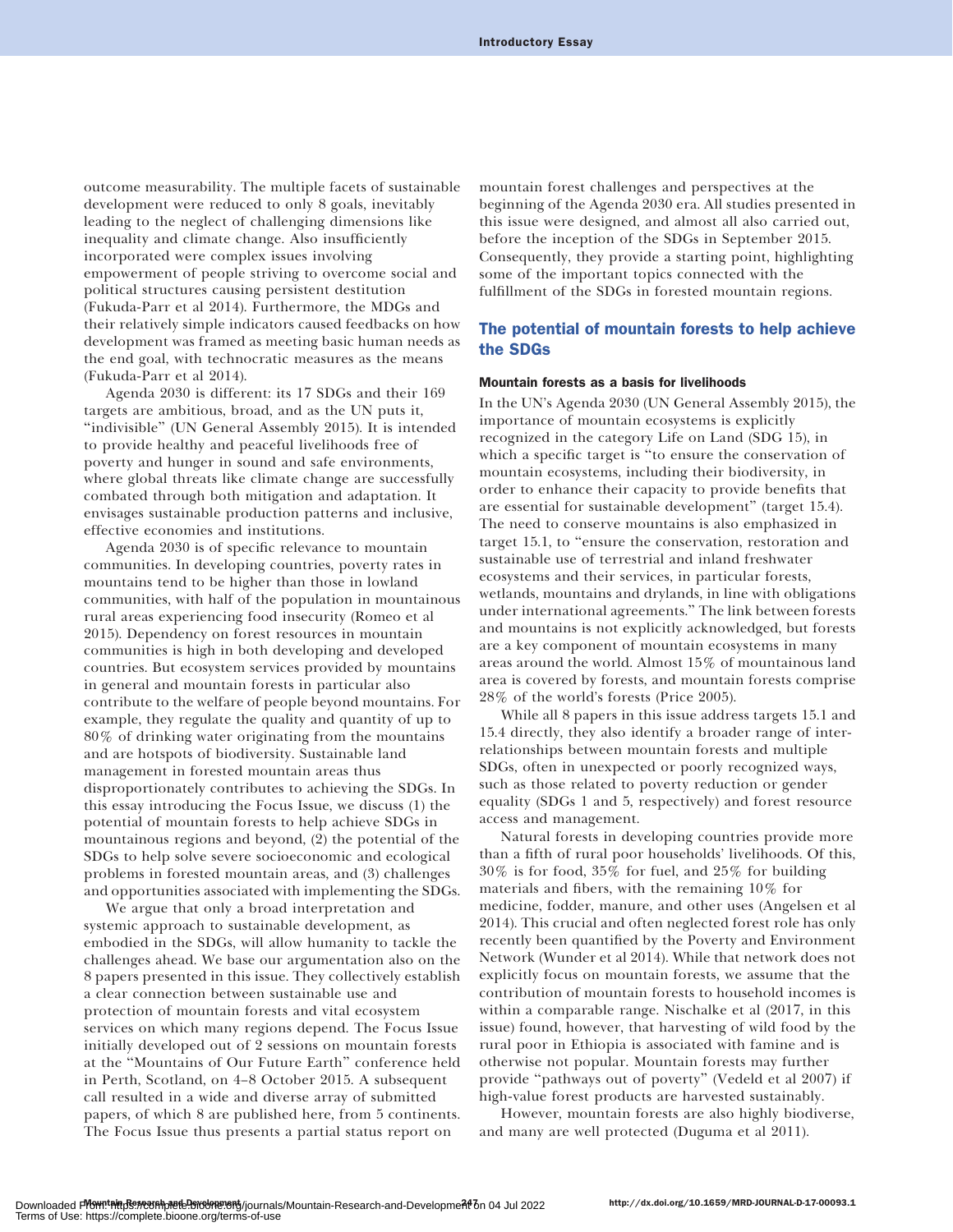Depending on the type of protected area (eg strict reserve vs cultural landscape) and the degree of involvement of local communities in management, this can limit access to forest resources and may create trade-offs between conservation and poverty alleviation in developing countries (Angelsen and Wunder 2003). This potential for negative interaction calls for pro-poor approaches to combat poverty in and around such areas. Options for ensuring that local communities benefit from protected areas include ecotourism, sustainable use of non-timber forest products, and zoning to include indigenous and community use areas (Keeton 2007). This is corroborated by recent findings from Cambodia (Clements et al 2014). There, communities living in protected areas experience less poverty than communities in similarly remote but unprotected landscapes. This was attributed to secure access to land and resources and the reduced threat from resource extraction and land grabs by outsiders. Nischalke et al (2017, in this issue) highlight another reinforcing interaction between SDG 15 (land-based conservation) and SDGs 1 and 2 (ending poverty and hunger): the long tradition of coffee production in forests in southwestern Ethiopia, where coffee's value as a cash crop, as well as its deep roots in the cultural identity of local communities, leads to high acceptance of forest conservation.

The idea that mountain forest conservation and management (targets 15.2. and 15.4) are intrinsically linked to our ability to develop vibrant, sustainable rural communities underlies Toscani and Sekot's (2017, in this issue) investigation of the economic determinants of sustainable small-scale forestry in the Austrian Alps. Their paper shows that mountain forestry in this European country is associated with above-average family incomes, even in climatically harsh conditions. Thus mountain forests in Austria help achieve the target of reducing poverty, since small mountain farms are considered disadvantaged and vulnerable to poverty (Wiesinger 2014).

Another example of the link between forests and sustainable communities is described by Min et al (2017, in this issue). They discuss forest degradation and economic risks associated with increasingly pervasive and intensified rubber farming in mountainous portions of southwestern China. The paper highlights the economic effects of transforming subsistence farming to commercial rubber farming. While this form of land management is profitable and has reduced poverty (and thus contributes to SDG 1), risks associated with price volatility are high. This intensive type of land use has also led to biodiversity losses and reduced carbon storage (Ziegler et al 2009). Extensive rubber plantations and the associated high water demand strongly affect catchment hydrology through reduced water storage and increased water losses via evapotranspiration (Guardiola-Claramonte et al 2010). This creates trade-offs with SDG targets 15.1, 15.2, 15.4, and 6.6.

Mountain forests also play a critical role in protection of mountain habitats for human populations (Duguma et al 2011). In the Mountain Forest Protocol of the Alpine Convention (European Community 1996: [2]), this role is acknowledged by the statement that ''mountain forests are a form of vegetation that can provide to a territory often far more extensive than just the mountainous areas the most effective and economical protection appropriate for the landscape against natural hazards, particularly erosion, flooding, avalanches, landslips and falling rocks.''

## Mountain forests as regulators of hydrology

Regulation of water supplies used for drinking and irrigation in mountain and lowland communities is a key service provided by mountain forests (Gratzer, Duguma, and Hager 2011). This is addressed in SDG 6.6, which aims to protect and restore ''water-related ecosystems, including mountains, forests, wetlands, rivers, aquifers and lakes.'' Two of the papers in this issue address this target: Nischalke et al for Ethiopia, the ''water tower of Africa,'' and Wangdi et al (2017, in this issue) for the Himalayas. In the 15-year research agenda for Andean forest landscapes proposed by Mathez-Stiefel et al (2017, in this issue), almost all research themes and sub-themes address SDG 6.6. This confirms the relevance of mountain forests' water-regulating services, in the context of a shared vision of sustainable Andean landscapes and the transformative action needed to achieve it.

## Mountains as refuge areas and species pools in times of climate change

Climate change (addressed in SDG 13) is expected to lead to pronounced shifts in species ranges, across both latitudes and elevations (Chen et al 2011; Batllori et al 2017). This will influence ecosystem services provided by mountain forests and create pressure on mountain communities to adapt. Mountain ecosystems present both risks and advantages in this regard: while mountains are particularly sensitive to such range shifts because of their sharp temperature and precipitation gradients over relatively short distances, the risk of species loss is lowered by the fact that species migration distances are shorter and thus less at risk of blockage of corridors.

Similarly, the proximity of different climate zones (tropical and temperate) is believed to have been a major determinant of the high temperate tree diversity in Asia (Rees et al 2001). Current species gene pools in many mountain areas were shaped by cyclic climatic shifts during the Pleistocene epoch and have high degrees of endemism (Schmitt 2009). Increasing isolation of species within mountain refugia may affect both persistence and speciation rates, thereby playing a direct role in both resistance (through population survival) and resilience (through genetic adaptation) to climate change. Mountains thus will be an important future refuge for biodiversity, a role that deserves attention in the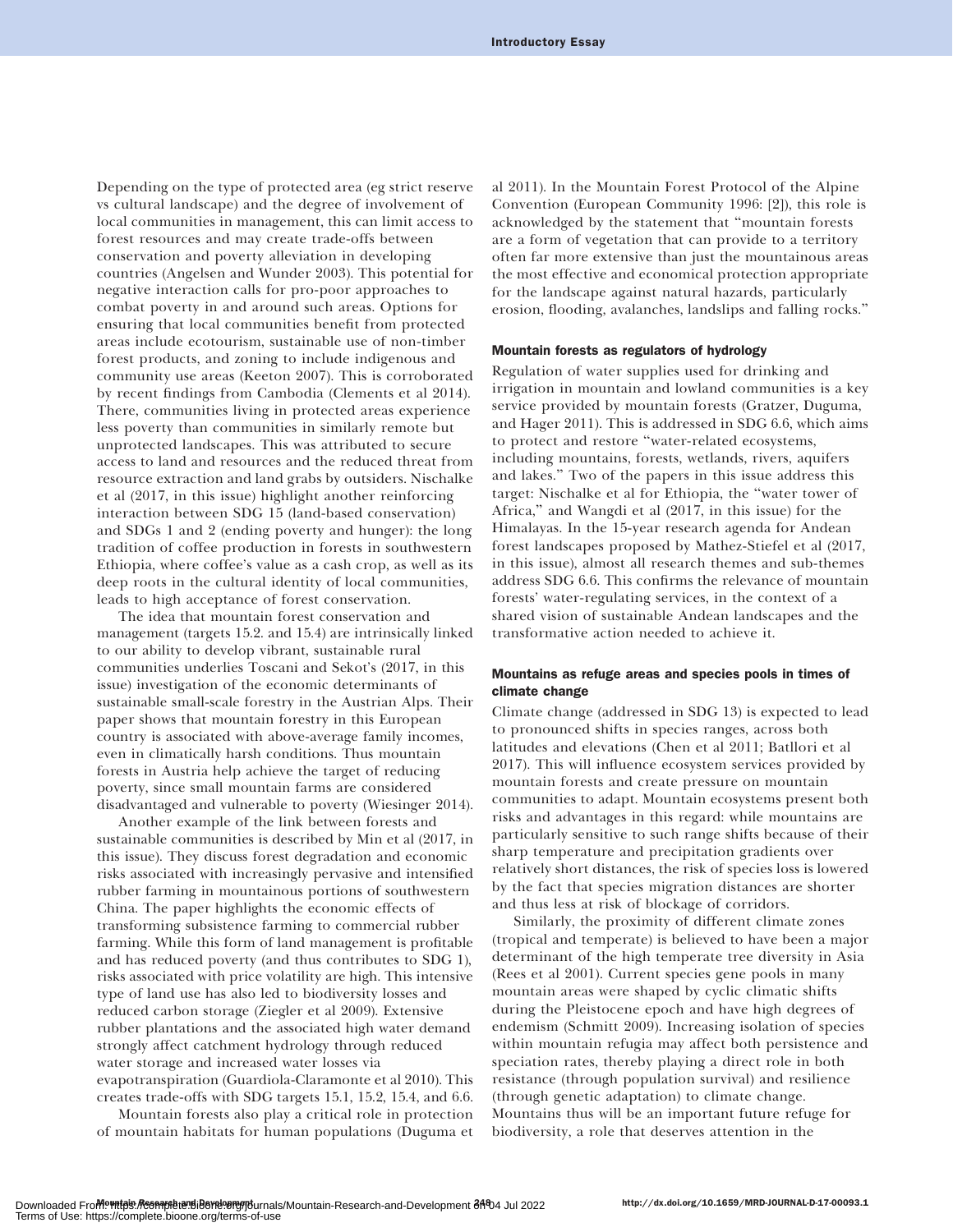delineation of protected area networks with future climatic conditions in mind (Batllori et al 2017).

Mountains are also characterized by strong microclimatic differences reflecting variations in topography and elevation. Geological parent materials and forest soils in mountains are frequently heterogeneous. This is not only a driver of high levels of biodiversity, but will provide niche variability and associated opportunities for future climate refugia. Geophysical diversity in mountain systems also enhances the potential for range shifts through dispersal, colonization, and formation of novel species assemblages (Webb et al 2003). Mountains and mountain forests are thus likely to be crucial hubs for maintenance of biodiversity under altered climates. This is relevant to discussions on payment for environmental services and bolsters the argument for strong financial support for sustainable forest management benefitting mountain communities.

## The potential of the SDGs to help solve mountain forest challenges

Just as sustainable management of mountain areas can contribute to achieving the SDGs, work towards reaching the SDGs will provide a strong lever to solve critical problems in mountains. Three key challenges for mountain areas are poverty, gender inequality, and knowledge inequality.

### The poverty challenge

Extreme poverty is disproportionately associated with rural areas. Globally, about 78% of people experiencing extreme poverty as defined by income live in rural areas, and of these, 63% work in agriculture (Olinto et al 2013). In sub-Saharan Africa, 86% of people experiencing multidimensional poverty (defined in terms of health, education, and living standards) live in rural areas (Alkire and Housseini 2014). Within rural areas, poverty rates are often higher in mountains than in lowlands. This has been attributed to poor suitability of mountain areas for agriculture, with only 2% of the land ranked as having good to very good arability, compared to 22% in nonmountainous areas (UNEP 2002). In mountain areas, access to education, health and sanitation services, markets, and job opportunities is poor (Romeo et al 2015). Of the 915 million people living in mountainous areas globally, almost 36% are vulnerable to food insecurity. Since the year 2000, this ratio increased by 30%. In rural mountain areas, the food insecurity rate was 50% in 2012 (Romeo et al 2015).

Mountain forests often occupy areas unsuitable or of marginal use for agriculture and have therefore not been cleared or developed (Gratzer, Duguma, and Price 2011). People living in these areas are more likely to experience persistent poverty than people in less-forested areas. This finding has led to the notion of spatial poverty traps (Jalan and Ravallion 2002) in forest areas in poor countries (Sunderlin 2008)—hotspots of poverty within the poor rural areas in developing countries.

In September 2014, at a high-level meeting with 300 global leaders, UN Secretary-General Ban Ki-moon spoke of the MDGs as the ''greatest anti-poverty push in history'' and continued, ''new partnerships have been established. New actors have been engaged. Now we must finish the job'' (UN Millennium Campaign 2014). Clearly, ending poverty in mountain regions is one of the unfinished jobs of the MDGs. This is recognized in the Agenda 2030 preamble, which states that ''eradicating poverty in all its forms and dimensions, including extreme poverty, is the greatest global challenge and an indispensable requirement for sustainable development'' (UN General Assembly 2015: 1). Thus, we anticipate that issues of poverty in forested mountain areas will receive special attention in implementation of, for example, SDG targets 1.A and 1.B.

SDG 15 (Life on Land), addressed by all papers in this issue, is clearly cross-cutting and embraces many themes relevant to mountain forests. These include biodiversity, ecosystem services, freshwater ecosystems, invasive species, deforestation, and restoration. But several of the papers are equally if not more relevant to other SDGs as well. For example, the social-ecological drivers of sustainable resource consumption (SDG 12) are a primary focus of Mathez-Stiefel et al (2017, in this issue) (sustainable forest governance in the Andes) and Manral et al (2017, in this issue) (community use of forests for fuel and fodder in the Himalayas), while both papers also address issues of affordable energy (SDG 7) in the form of fuelwood and biomass energy.

#### The gender empowerment challenge

''Women empowerment and economic development are closely related: in one direction, development alone can play a major role in driving down inequality between men and women; in the other direction, empowering women may benefit development'' (Duflo 2012: 1051). The nexus between development and empowerment of women in mountain areas is addressed by both Lama et al (2017, in this issue) and Nischalke et al (2017, in this issue). They describe traditional gender roles that limit female participation—in forest management (Nepal) and wild food collection (Ethiopia), respectively. This diminishes community capacity to respond to shifting demands or demographic trends, such as outmigration by men looking for work abroad (Lama et al 2017) or harnessing forest plant diversity as a food source (Nischalke et al 2017). Gender inequality was addressed in the MDGs, and measures to combat it were proposed (UN General Assembly 2000). Agenda 2030 addresses the problem even more broadly (Fukuda-Parr 2016). To overcome the MDGs' often-criticized ''silo'' approach, in which each goal was discretely defined with little interaction among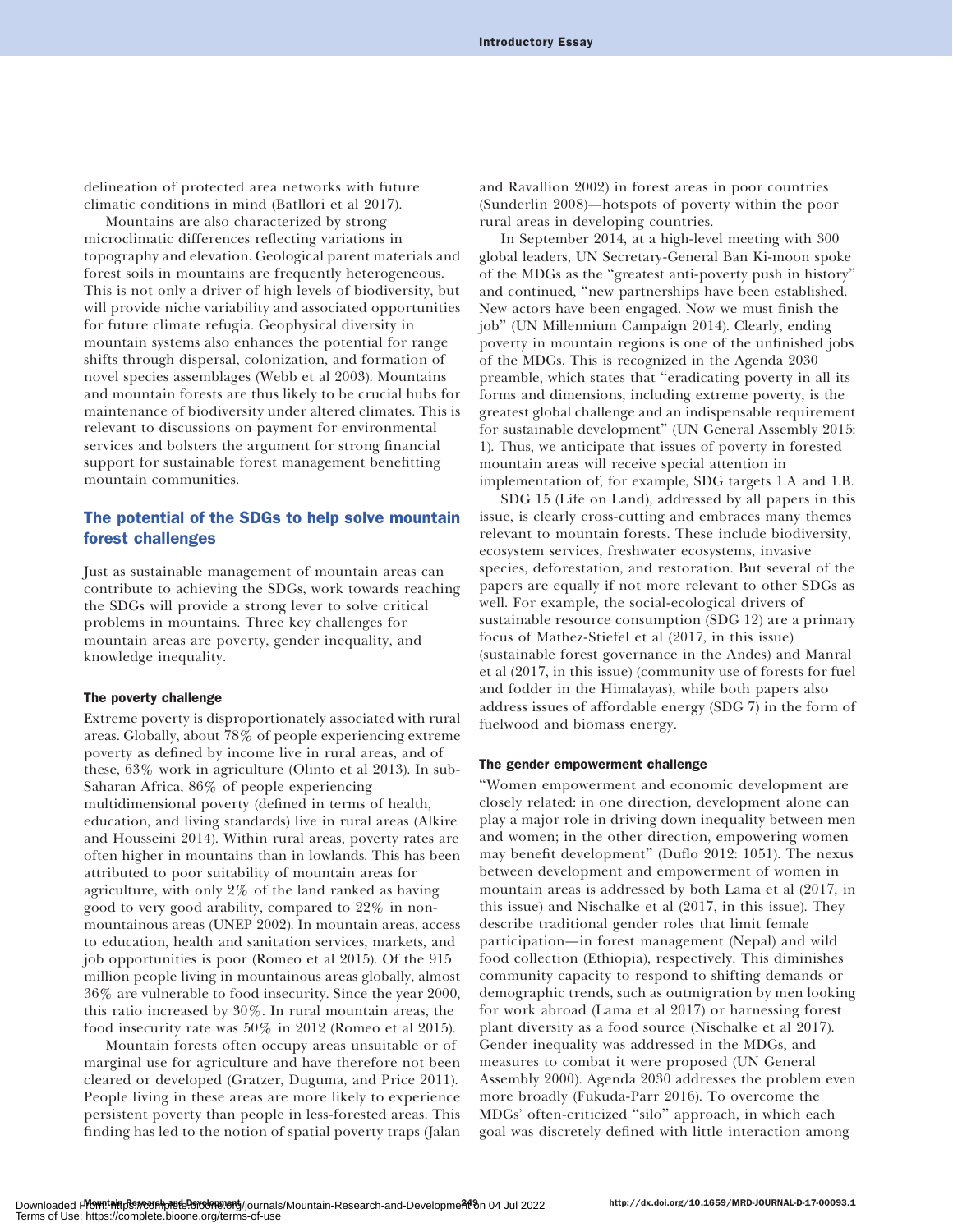FIGURE 1 Number of publications with the term "forest" AND "climate change'' in the title, 2010–2015, as a function of the Human Development Index of the country in which the research was conducted. The y-axis denotes the number of publications in 0.5 Human Development Index classes. Sources: AGRIS (AGRIS 2017) and AGRICOLA (EBSCO Information services, 2017) databases.

them, the SDGs incorporate gender targets in several goals (eg targets 1.4, 2.2, 4.5, 6.2, 8.5, and 8.8).

Lama et al (2017, in this issue) point to an important yet often neglected aspect of gender relations: the impact of outmigration of men, a frequent phenomenon in poor mountain regions, on gender relations in forest management. Male outmigration often has not led to more participation by women in community forest management, as might have been expected to fill the labor gap. Rather, outmigration has increased women's work burden and time poverty. This dynamic creates trade-offs between SDG 1 (ending poverty, in this case through income from remittances) and SDG 5 (achieving gender equality and empowerment of all women and girls). It also highlights the strength of a broad agenda in which targets are integrated across multiple dimensions. As these goals are implemented, trade-offs will become explicit, provided that interactions with all other targets are considered. This may lead to better-informed development-related decision-making.

#### The knowledge inequality challenge

Other sustainability goals, such as climate action (SDG 13), form the crux of the climate adaptation and resilience network developed for the Rocky Mountain region of the United States, described in Halofsky et al (2017, in this issue). Valuing the role of sustainable mountain forest management for rural communities, as described by Toscani and Sekot (2017, in this issue), is not an easy task because of a widespread lack of monitoring data on the economic performance of small farms. Toscani and Sekot demonstrate the value of long-term datasets for such analyses and describe a method for combining datasets not originally designed for comparison. Target 17.18 aims to enhance the capacity of developing countries to increase the availability of ''high-quality, timely and reliable data.'' Robust socioeconomic data for mountain systems, in particular, are lacking for many parts of the world. This target will contribute to the development of sound global databases on mountain communities, economies, and forests as illustrated by the design set up by Wangdi et al (2017, in this issue).

Wangdi et al explore critical elements of climate action (SDG 13), particularly understanding the effects of altered precipitation regimes, drought, and forest hydrology, including the growing likelihood of monsoon failures in the Himalayan Mountains. The research this paper describes was motivated by a lack of knowledge on adaptation potentials of ecosystems in the Himalayas. There is an information gap of this nature not only for this region but for many poor regions worldwide (Blicharska et al 2017). Knowledge of climate change has a rich-country bias, with scientific information being less available in poor and vulnerable regions (Pasgaard and Strange 2013; Pasgaard et



al 2015). This is also true of scientific knowledge on forests and climate change.

For example, Figure 1 relates the number of scientific publications (2010–2015) that mention ''forests AND climate change'' in the title with the Human Development Index of the country where the research was conducted. The Human Development Index is a measure combining key dimensions of human development: a long and healthy life (as expressed by life expectancy at birth), knowledge (as expressed by mean of years of schooling for adults and expected years of schooling for children), and living standard (as expressed by per capita GNI). It is the geometric mean of these normalized indices and ranges between 0 and 1 (for the highest possible human development) (UNDP 2017).

As the Index increases, the number of publications increases exponentially. The knowledge divide is pronounced between rich countries—often having higher carbon emissions, less vulnerability, and greater capacity for mitigation and adaptation (Pasgaard et al 2015)—and poorer, more vulnerable countries, with many mountain areas particularly affected. The divide increases with inequality between countries. This can undermine progress toward SDGs on reducing inequality and ending poverty and hunger. Agenda 2030 addresses this at various points by calling for enhanced research and education through provision of funds as well as transfers of technology, innovation, and effective partnerships. Regarding mountain forests, this should lead to an increase in funds for grants for research on climate change adaptation and mitigation, as well as advanced educational opportunities. An example of the latter is the Austrian University of Natural Resources and Life Sciences master's degree program in mountain forestry, which focuses on sustainable land use in mountain regions of developing countries (Gratzer and Lennkh 2011).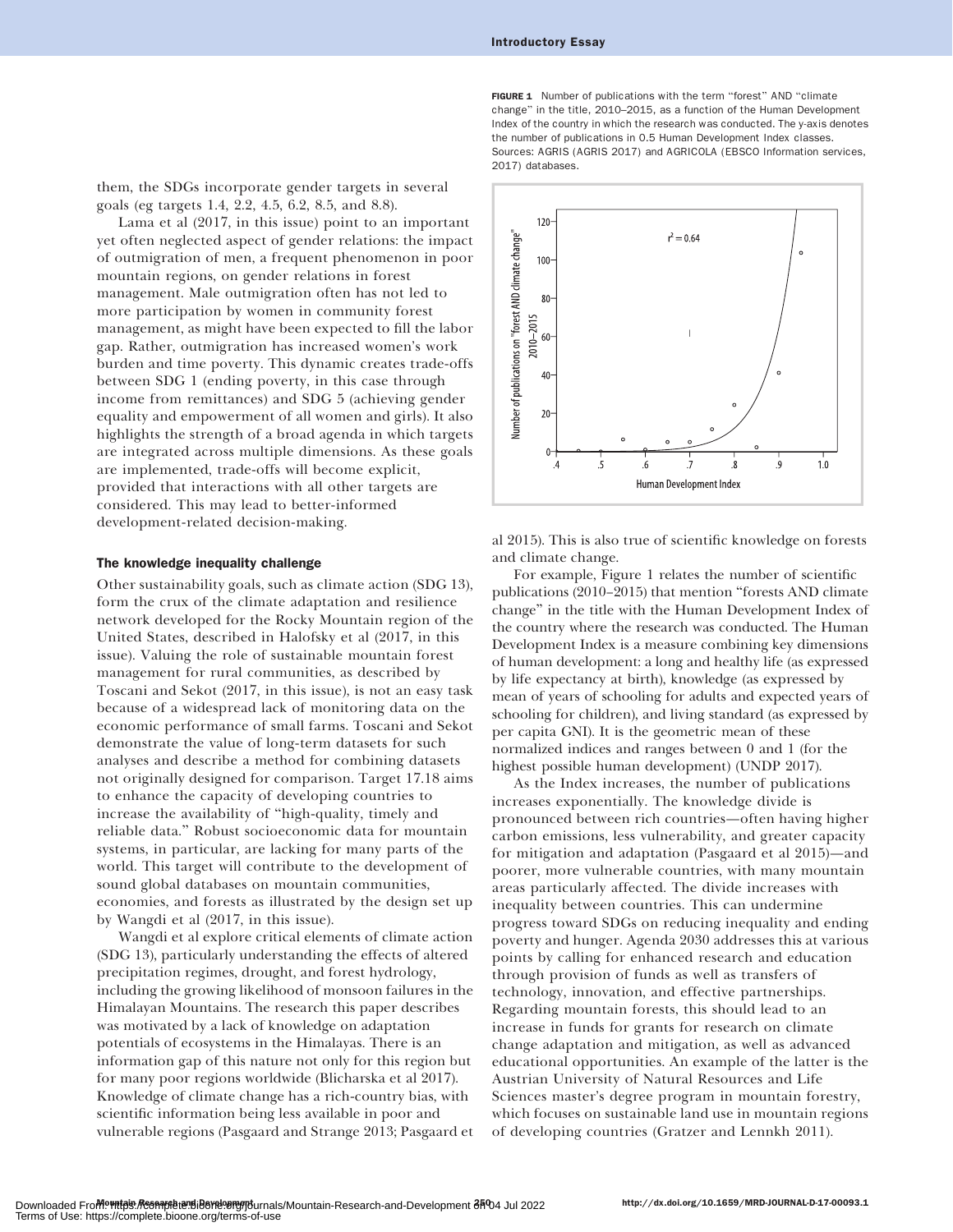FIGURE 2 Number of publications with the term "Millennium Development Goals" (2000–2016) or ''Sustainable Development Goals'' (2012–2016) in the title, abstract, and keywords. Source: SCOPUS (Elsevier 2017) database.



## Implementing the SDGs

### The reception of the SDGs in science

Generation of scientific knowledge on an agenda as complex as the SDGs is of paramount importance for its successful implementation. Since Agenda 2030 addresses inequality explicitly and the preamble pledges that ''no one will be left behind'' (UN General Assembly 2015: 1), it can be assumed that science on the SDGs will also contribute to closing the knowledge gap described above. This will be crucial for improving conditions in disadvantaged mountain regions.

The SDGs have been well described, referenced, and received in scientific publications (Figure 2). While the MDGs were mentioned in the title, abstract, or keywords of 121 studies in their peak year (2011), the SDGs were referenced by almost 650 publications just over 1 year after adoption. This represents a striking success for Agenda 2030. Assuming that scientific studies will influence political outcomes, this publication record could support SDG implementation. However, whether the SDGs are translated into meaningful action, rather than used merely as a fund-raising vehicle or research justification, remains to be seen. Success or failure of science for the SDGs may depend heavily on whether and to what degree effective science–policy interfaces are developed (Perrings et al 2011; Posner et al 2016).

#### The complexity challenge

Agenda 2030 is grounded in the concept of indivisibility, which means that the SDGs must be considered collectively and not in isolation; implementation of one target must take into account its effect on our ability to achieve all other targets. The papers in this Focus Issue exemplify this approach, illustrating linkages between research results and proposed measures to address different goals and targets. For an agenda as broad as the SDGs, this is a substantial challenge. It has spurred studies using mapping of interlinkages (Nilsson et al 2016; ICSU 2017) or systems modeling (Obersteiner et al 2016; von Stechow et al 2016)

to identify interactions that are mutually reinforcing or canceling (ie trade-offs). Such studies are crucial for choosing appropriate policy options—for example, overcoming the (often false) notion of having to choose between environmental protection and economic growth (Beddoe et al 2009). They may also counteract the temptation to selectively implement (''cherry-pick'') the SDGs, which could adversely affect implementation of other important goals.

In this essay we have discussed some of the trade-offs and reinforcements presented in the papers in this Focus Issue. Success or failure of the SDGs, however, may not be determined by the level of coherence between goals and knowledge of their interactions: this is corroborated by a recent exercise that thoroughly scored target-level interactions between SDGs 2, 3, 7, and 14, which found these interactions to be  $75\%$  positive,  $4\%$  neutral, and  $21\%$ negative. None of the interactions caused goals to cancel each other out (Griggs et al 2017). Rather, the SDGs as a transformative agenda call for a research focus on both transformative and target knowledge—the former with a focus on how to reach the envisaged state and the latter on the common vision of sustainable development—as proposed also by Mathez-Stiefel et al (2017, in this issue). Transformative knowledge could lead to ''transformative literacy'' in society, defined as ''the ability to read and utilize information about societal transformation processes, to accordingly interpret and get actively involved in these processes'' (Schneidewind 2013: 120). This, in turn, could support successful implementation of the goals.

## Developing a narrative of transformation

A critical question for SDG implementation pertains to the causes of the ''multiple crisis.'' This idea refers to the ''inner logic of a fossil fuel driven industrial system which only generates welfare while in its expansion or growth mode and, at the same time, shifts the real costs of growth to vulnerable income groups and future generations. This may occur in the form of social degradation, rampant public debt or by destroying natural resources'' (Kraas et al 2017: 3).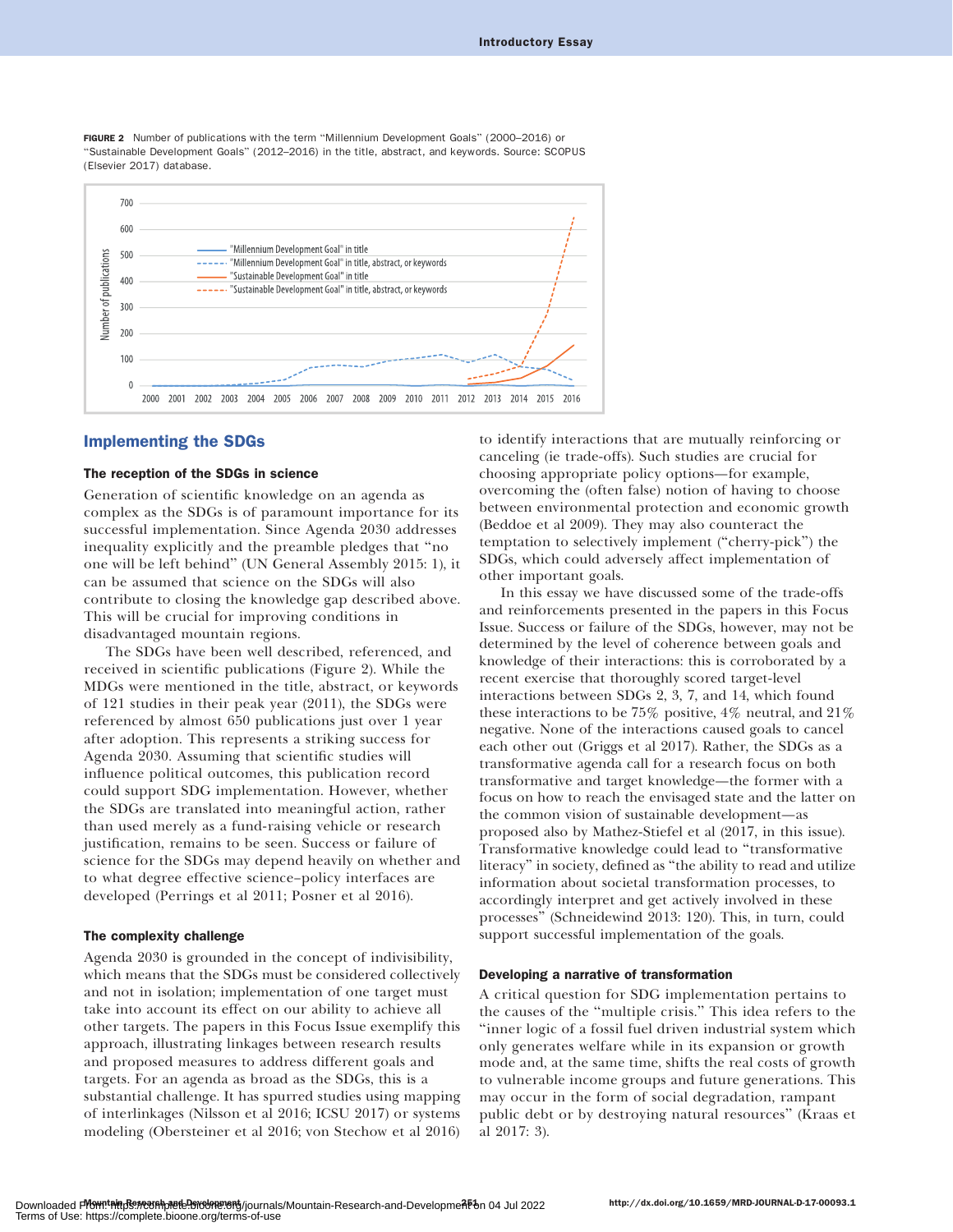WBGU (2011) identified 5 preconditions for political transformation: (1) a positive, mobilizing idea—a model of a society after transformation or a central promise that overcomes fear; (2) ideas, solutions, innovations, and projects which move from niches into the center of society; (3) the presence of change agents that pioneer transformation; (4) societal alliances that cross classical political and cultural boundaries; and (5) a state that takes action, formulates guiding principles and goals, and has inclusive political participation.

The first point, the positive mobilizing idea, may be critical since it could create ripple effects promoting the other points. To be successful, such an idea has to become a generally accepted narrative within society. A narrative legitimizing ''collective identity of groups in regions'' (Currie 2011: 6) provides a normative reference frame for societies and creates a general understanding between actors (Turowski and Mikfeld 2013). In line with Kraas et al (2016), we argue that Agenda 2030 has the potential to substantially improve intergenerational and global fairness. For it to become a new narrative, intensive debates at different levels of society are required. Without strong and concentrated efforts to hold such debates at regional and national levels, the new narrative may not develop and the transformation envisaged by Agenda 2030 may not take place.

Readers of this Focus Issue will likely see a pattern emerge of important interactions between efforts to achieve sustainability goals in mountain forests and eradicate poverty and hunger, the ability of ecosystems to adapt to global change (climate, invasive species, human populations, trade, etc), and ultimately the continued provision of ecosystem services to communities at multiple scales (local, regional, and global). Perhaps the urgent necessity of adaptation (Noble et al 2014) and transformation will become the critical link motivating mountain communities around the world to seek alternatives for sustainably managing and conserving their life-giving forest resources and ecosystems. We, the Guest Editors, hope this Focus Issue will encourage efforts toward that end across all relevant sectors, particularly among institutions involved in forest governance, conservationoriented nongovernmental organizations, and international development assistance and lending agencies.

#### REFERENCES

AGRIS. 2017. International Information System for the Agricultural Science and Technology.<http://agris.fao.org/agris-search/index.do>; accessed on 24 August 2017.

Alkire S, Housseini B. 2014. Multidimensional Poverty in Sub-Saharan Africa: Levels and Trends. OPHI Working Paper 81. Oxford, United Kingdom: Oxford Poverty & Human Development Initiative.

Angelsen A, Wunder S. 2003. Exploring the Forest-Poverty Link: Key Concepts, Issues and Research Implications. CIFOR Occasional Paper 40. Bogor, Indonesia: Center for International Forestry Research.

Angelsen A, Jagger P, Babigumira R, Belcher B, Hogarth NJ, Bauch S, Börner J. Smith-Hall C. Wunder S. 2014. Environmental income and rural livelihoods: A global-comparative analysis. World Development 64:S12–S28.

Batllori E, Parisien MA, Parks SA, Moritz MA, Miller C. 2017. Potential relocation of climatic environments suggests high rates of climate displacement within the North American protection network. Global Change

Biology 23(8):3219–3230. Beddoe R, Costanza R, Farley R, Garza E, Kent J, Kubiszewski I, Martinez L, McCowen T, Murphy K, Myers N, Ogden Z, Stapleton K, Woodward J. 2009. Overcoming systemic roadblocks to sustainability: the evolutionary redesign of worldviews, institutions and technologies. Proceedings of the National Academy of Sciences 106:2843–2489.

Blicharska M, Smithers RJ, Kuchler M, Agrawal GK, Gutiérrez JM, Hassanali A, Huq S, Koller SH, Marjit S, Mshinda HM, Masjuki HJH, Solomons NW, Van Staden J, Mikusiński G. 2017. Steps to overcome the North-South divide in research relevant to climate change policy and practice. Nature Climate Change 71:21–27.

Chen IC, Hill JK, Ohlemüller R, Roy DB, Thomas CD. 2011. Rapid range shifts of species associated with high levels of climate warming. Science 333(6045):1024–1026.

Clements T, Suon S, Wilkie DS, Milner-Gulland EJ. 2014. Impacts of protected areas on local livelihoods in Cambodia. World Development 64:S125–S134. Currie M. 2010. Postmodern Narrative Theory. Second edition. Basingstoke, United Kingdom: Palgrave Macmillan.

**Duflo E.** 2012. Women empowerment and economic development. Journal of Economic Literature 50(4):1051–1079.

Duguma LA, Gratzer G. 2011. Protection against natural hazards. In: Price MF, Gratzer G, Duguma LA, Kohler T, Maselli D, Romeo R, editors. Mountain Forests in a Changing World. Realizing Values, Addressing Challenges. Rome, Italy: Food and Agriculture Organization of the United Nations, pp 22–23.

EBSCO Information services. 2017. AGRICOLA. [https://www.ebsco.com/](https://www.ebsco.com/products/research-databases/agricola) [products/research-databases/agricola](https://www.ebsco.com/products/research-databases/agricola); accessed on 24 August 2017. Elsevier. 2017. SCOPUS.<https://www.scopus.com>; accessed on 24 August 2017.

**European Community.** 1996. Protocol on the Implementation of the Alpine Convention Relating to Mountain Forests: ''Mountain Forests'' Protocol. [http://](http://www.alpconv.org/en/convention/protocols/Documents/protokoll_bergwaldGB.pdf) [www.alpconv.org/en/convention/protocols/Documents/protokoll\\_bergwaldGB.](http://www.alpconv.org/en/convention/protocols/Documents/protokoll_bergwaldGB.pdf) [pdf](http://www.alpconv.org/en/convention/protocols/Documents/protokoll_bergwaldGB.pdf); accessed on 24 August 2017.

Fukuda-Parr S. 2016. From the Millennium Development Goals to the Sustainable Development Goals: Shifts in purpose, concept, and politics of global goal setting for development. Gender & Development 24(1):43–52. Fukuda-Parr S, Yamin AE, Greenstein J. 2014. The power of numbers: A

critical review of millennium development goal targets for human development and human rights. Journal of Human Development and Capabilities 15(2-3):105–117.

Gratzer G, Duguma LA, Hager H. 2011. Sources of fresh water. In: Price MF, Gratzer G, Duguma LA, Kohler T, Maselli D, Romeo R, editors. Mountain Forests in a Changing World. Realizing Values, Addressing Challenges. Rome, Italy: Food and Agriculture Organization of the United Nations, pp 14–15.

Gratzer G, Duguma LA, Price MF. 2011. Managing cultural landscapes. In: Price MF, Gratzer G, Duguma LA, Kohler T, Maselli D, Romeo R, editors. Mountain Forests in a Changing World. Realizing Values, Addressing Challenges. Rome, Italy: Food and Agriculture Organization of the United Nations, pp 54– 55.

Gratzer G, Lennkh C. 2011. The BOKU Mountain Forestry Masters Program: Capacity building to manage and conserve cultural landscapes in mountain regions. In: Price MF, Gratzer G, Duguma LA, Kohler T, Maselli D, Romeo R, editors. Mountain Forests in a Changing World. Realizing Values, Addressing Challenges. Rome, Italy: Food and Agriculture Organization of the United Nations, p 75.

Griggs DJ, Nilsson M, Stevance A, McCollum D, editors. 2017. A Guide to SDG Interactions: From Science to Implementation. Paris, France: International Council for Science.

Guardiola-Claramonte M, Troch PA, Ziegler AD, Giambelluca TW, Durcik M, Vogler JB, Nullet MA. 2010. Hydrologic effects of the expansion of rubber (Hevea brasiliensis) in a tropical catchment. Ecohydrology 3(3):306–314. Halofsky JE, Warziniack TW, Peterson DL, Ho JJ. 2017. Understanding and managing the effects of climate change on ecosystem services in the Rocky Mountains. Mountain Research and Development 37(3):340–352. Jalan J, Ravallion M. 2002. Geographic poverty traps? A micro model of consumption growth in rural China. Journal of Applied Econometrics 17(4):329– 346.